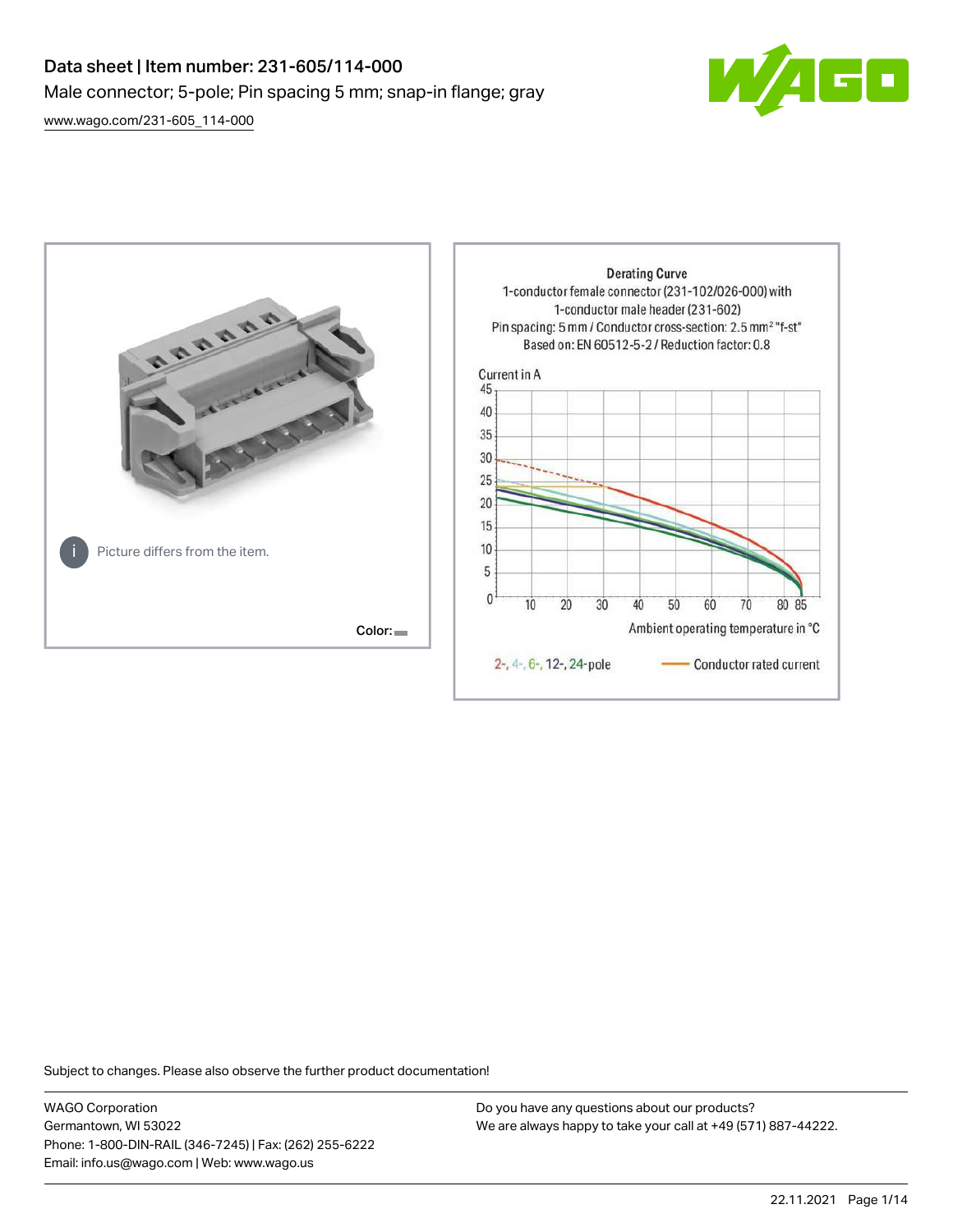



### Item description

- $\blacksquare$ Universal connection for all conductor types
- $\blacksquare$ Easy cable pre-assembly and on-unit wiring via vertical and horizontal CAGE CLAMP® actuation
- $\blacksquare$ For wire-to-wire and board-to-wire connections
- $\blacksquare$ Versions available with snap-in mounting feet or flanges for panel or through-panel mounting
- П With coding fingers

### Data Notes

Safety information 1 The MCS – MULTI CONNECTION SYSTEM includes connectors without breaking capacity in accordance with DIN EN 61984. When

Subject to changes. Please also observe the further product documentation!  $\mathbf{u}$ 

WAGO Corporation Germantown, WI 53022 Phone: 1-800-DIN-RAIL (346-7245) | Fax: (262) 255-6222 Email: info.us@wago.com | Web: www.wago.us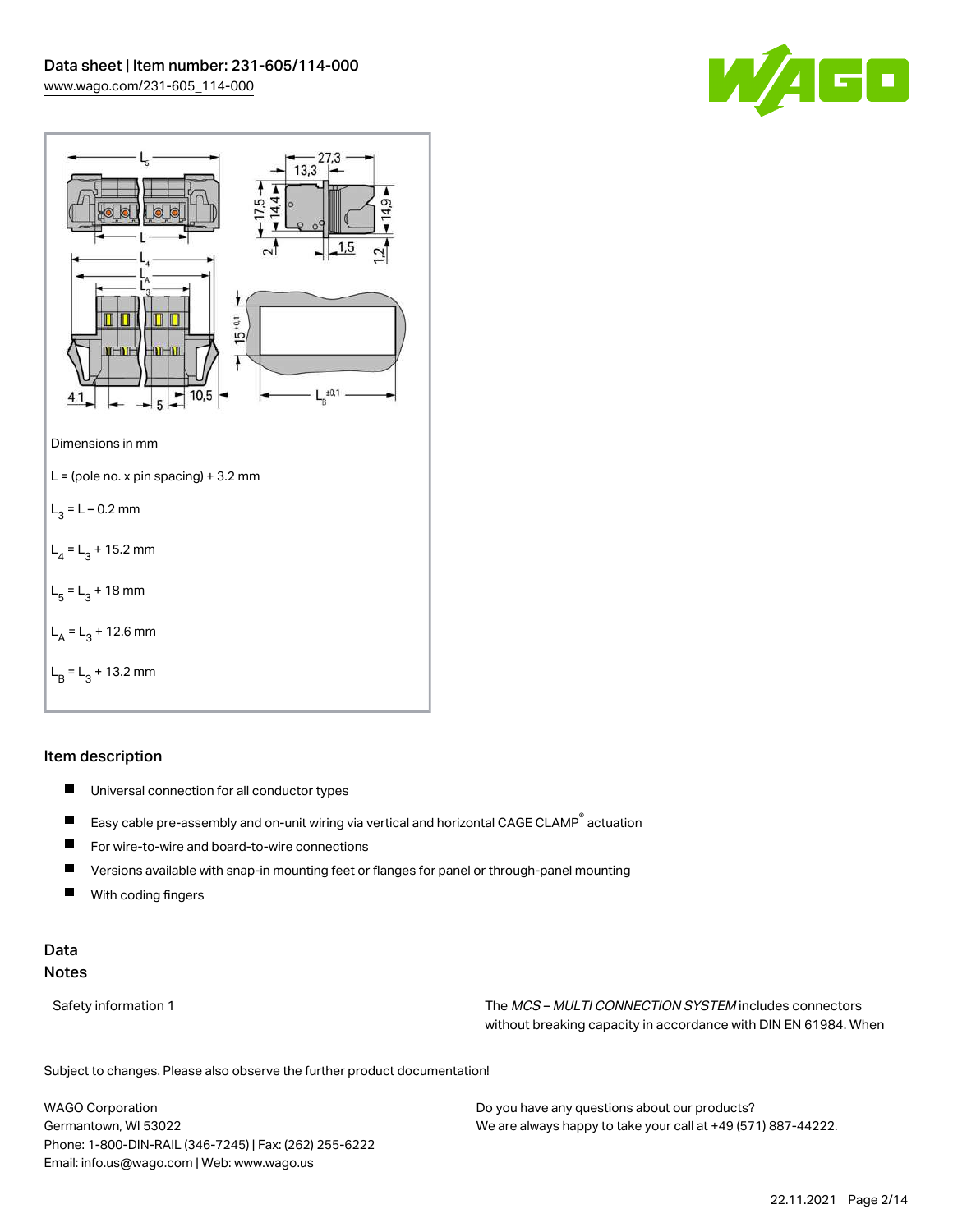

| unmated.                                                         |
|------------------------------------------------------------------|
| ensure header pins, which can be touched, are not live when      |
| /disconnected when live or under load. The circuit design should |
| used as intended, these connectors must not be connected         |

| Variants: | Other pole numbers                                               |
|-----------|------------------------------------------------------------------|
|           | Gold-plated or partially gold-plated contact surfaces            |
|           | Other versions (or variants) can be requested from WAGO Sales or |
|           | configured at https://configurator.wago.com/                     |

### Electrical data

### IEC Approvals

| Ratings per                 | IEC/EN 60664-1                                                       |
|-----------------------------|----------------------------------------------------------------------|
| Rated voltage (III / 3)     | 320 V                                                                |
| Rated surge voltage (III/3) | 4 <sub>kV</sub>                                                      |
| Rated voltage (III/2)       | 320 V                                                                |
| Rated surge voltage (III/2) | 4 <sub>k</sub> V                                                     |
| Nominal voltage (II/2)      | 630 V                                                                |
| Rated surge voltage (II/2)  | 4 <sub>k</sub> V                                                     |
| Rated current               | 12A                                                                  |
| Legend (ratings)            | (III / 2) $\triangleq$ Overvoltage category III / Pollution degree 2 |

### UL Approvals

| Approvals per                  | UL 1059 |
|--------------------------------|---------|
| Rated voltage UL (Use Group B) | 300 V   |
| Rated current UL (Use Group B) | 15 A    |
| Rated voltage UL (Use Group D) | 300 V   |
| Rated current UL (Use Group D) | 10 A    |

### Ratings per UL

| Rated voltage UL 1977 | 600 V |
|-----------------------|-------|
| Rated current UL 1977 |       |

### CSA Approvals

| Approvals per                   | <b>CSA</b> |
|---------------------------------|------------|
| Rated voltage CSA (Use Group B) | 300 V      |
| Rated current CSA (Use Group B) | 15 A       |
| Rated voltage CSA (Use Group D) | 300 V      |

Subject to changes. Please also observe the further product documentation!

| <b>WAGO Corporation</b>                                | Do you have any questions about our products?                 |
|--------------------------------------------------------|---------------------------------------------------------------|
| Germantown, WI 53022                                   | We are always happy to take your call at +49 (571) 887-44222. |
| Phone: 1-800-DIN-RAIL (346-7245)   Fax: (262) 255-6222 |                                                               |
| Email: info.us@wago.com   Web: www.wago.us             |                                                               |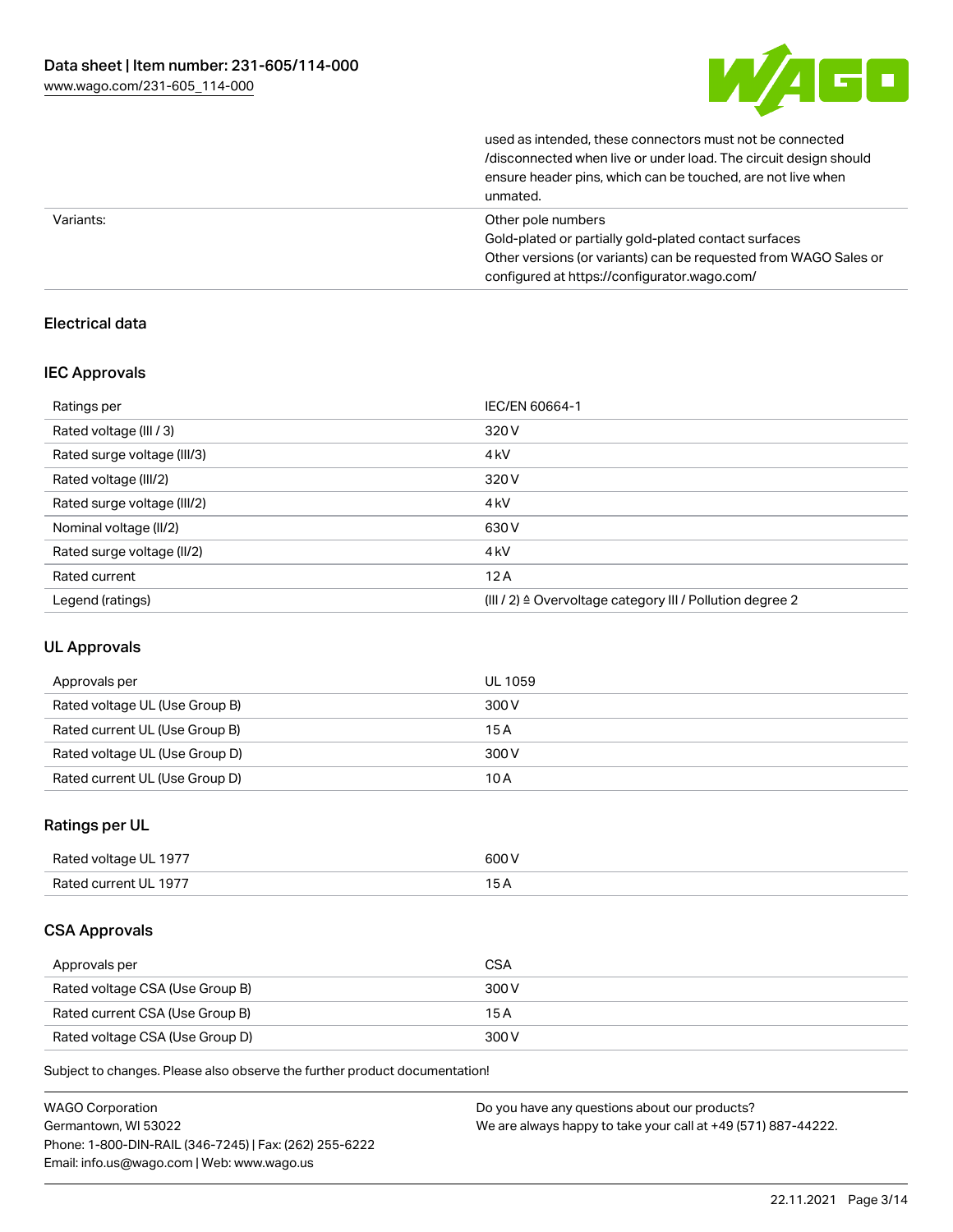W/4GO

| Rated current CSA (Use Group D)<br>. |
|--------------------------------------|
|--------------------------------------|

# Connection data

| Total number of connection points |  |
|-----------------------------------|--|
| Total number of potentials        |  |
| Number of connection types        |  |
| Number of levels                  |  |

### Connection 1

| Connection technology                             | CAGE CLAMP®                            |
|---------------------------------------------------|----------------------------------------|
| Actuation type                                    | Operating tool                         |
| Solid conductor                                   | $0.082.5$ mm <sup>2</sup> / 28  12 AWG |
| Fine-stranded conductor                           | $0.082.5$ mm <sup>2</sup> / 28  12 AWG |
| Fine-stranded conductor; with insulated ferrule   | $0.251.5$ mm <sup>2</sup>              |
| Fine-stranded conductor; with uninsulated ferrule | $0.252.5$ mm <sup>2</sup>              |
| Strip length                                      | 89 mm / 0.31  0.35 inch                |
| Number of poles                                   | 5                                      |
| Conductor entry direction to mating direction     | 0°                                     |

# Physical data

| Pin spacing | 5 mm / 0.197 inch    |
|-------------|----------------------|
| Width       | 46 mm / 1.811 inch   |
| Height      | 17.5 mm / 0.689 inch |
| Depth       | 27.5 mm / 1.083 inch |

#### Mechanical data

| Housing sheet thickness | $0.5$ 2.5 mm / 0.02  0.098 inch |
|-------------------------|---------------------------------|
| Mounting type           | Snap-in                         |
| Mounting type           | Feed-through mounting           |

### Plug-in connection

| Contact type (pluggable connector) | Male connector/plug |
|------------------------------------|---------------------|
| Connector (connection type)        | for conductor       |
| Mismating protection               | No                  |
| Locking of plug-in connection      | Without             |

Subject to changes. Please also observe the further product documentation! Material data

| <b>WAGO Corporation</b>                                | Do you have any questions about our products?                 |
|--------------------------------------------------------|---------------------------------------------------------------|
| Germantown, WI 53022                                   | We are always happy to take your call at +49 (571) 887-44222. |
| Phone: 1-800-DIN-RAIL (346-7245)   Fax: (262) 255-6222 |                                                               |
| Email: info.us@wago.com   Web: www.wago.us             |                                                               |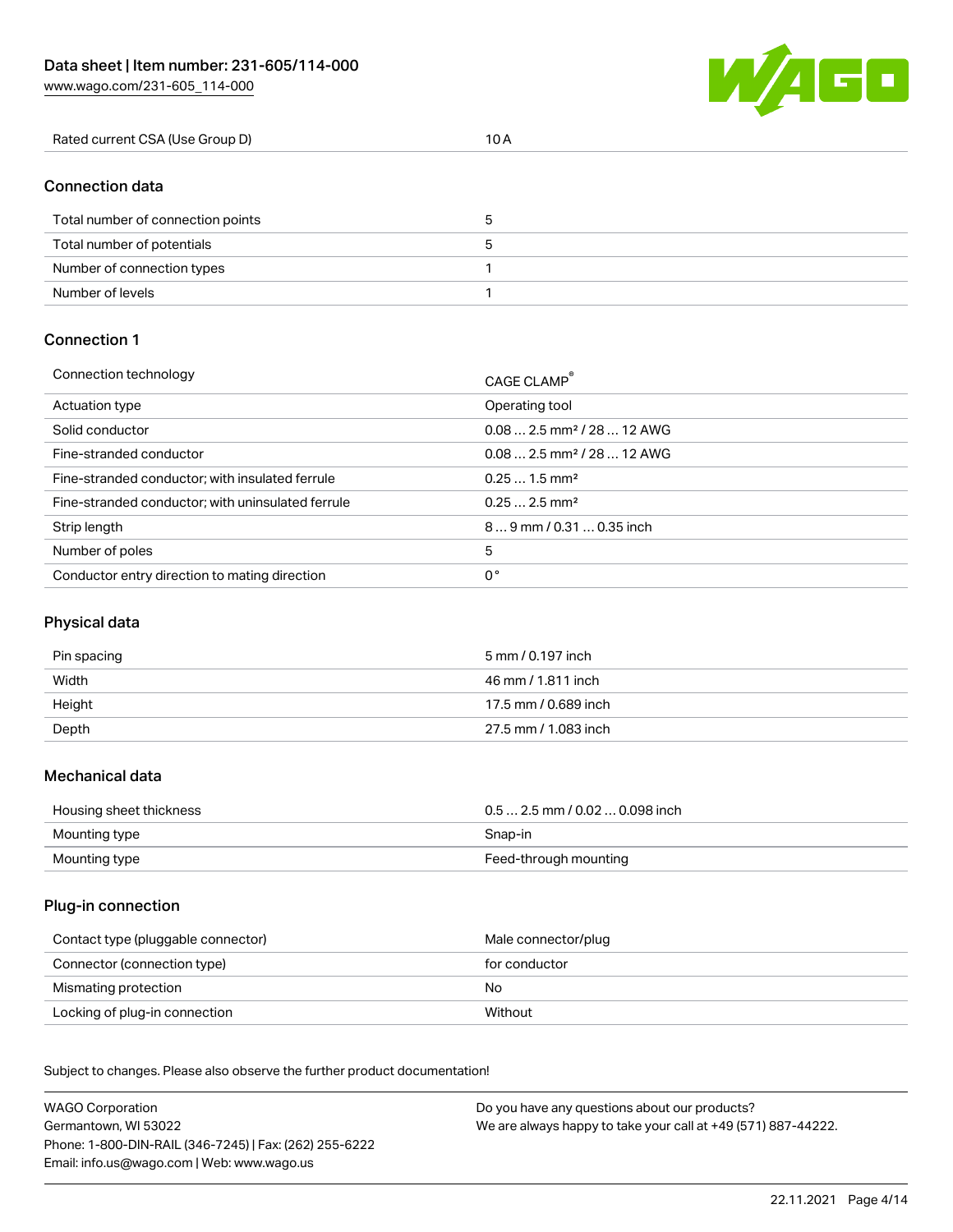

### Material data

| Color                       | gray                                  |
|-----------------------------|---------------------------------------|
| Material group              |                                       |
| Insulation material         | Polyamide (PA66)                      |
| Flammability class per UL94 | V <sub>0</sub>                        |
| Clamping spring material    | Chrome nickel spring steel (CrNi)     |
| Contact material            | Electrolytic copper $(E_{\text{Cl}})$ |
| Contact plating             | tin-plated                            |
| Fire load                   | $0.2$ MJ                              |
| Weight                      | 9.9 <sub>g</sub>                      |
|                             |                                       |

#### Environmental requirements

| Limit temperature range | . +100 °C<br>$-60$ |
|-------------------------|--------------------|
|-------------------------|--------------------|

# Commercial data

| Product Group         | 3 (Multi Conn. System) |
|-----------------------|------------------------|
| PU (SPU)              | 50 Stück               |
| Packaging type        | box                    |
| Country of origin     | DE                     |
| <b>GTIN</b>           | 4050821216032          |
| Customs tariff number | 8536694040             |

### Approvals / Certificates

### Country specific Approvals

| Logo | Approval                               | <b>Additional Approval Text</b> | Certificate<br>name |
|------|----------------------------------------|---------------------------------|---------------------|
|      | CВ<br>DEKRA Certification B.V.         | IEC 61984                       | NL-39756            |
|      | <b>CSA</b><br>DEKRA Certification B.V. | C <sub>22.2</sub>               | LR 18677-<br>25     |

#### Ship Approvals

|      |                             |                          | Certificate |
|------|-----------------------------|--------------------------|-------------|
| Logo | Approval                    | Additional Approval Text | name        |
|      | <b>ABS</b>                  | -                        | $19-$       |
|      | American Bureau of Shipping |                          | HG1869876-  |

Subject to changes. Please also observe the further product documentation!

| <b>WAGO Corporation</b>                                | Do you have any questions about our products?                 |
|--------------------------------------------------------|---------------------------------------------------------------|
| Germantown, WI 53022                                   | We are always happy to take your call at +49 (571) 887-44222. |
| Phone: 1-800-DIN-RAIL (346-7245)   Fax: (262) 255-6222 |                                                               |
| Email: info.us@wago.com   Web: www.wago.us             |                                                               |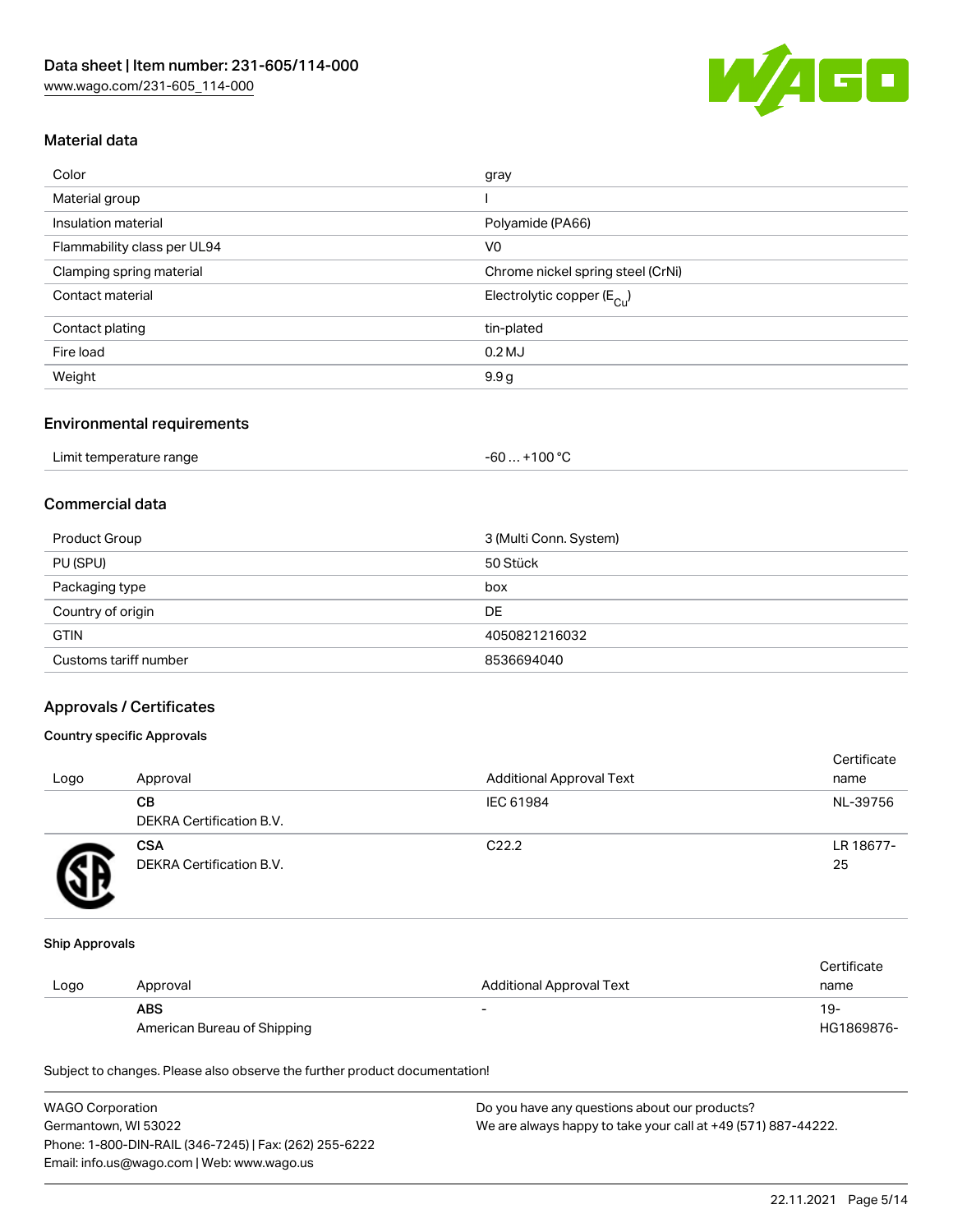

| ABS                 |                                        |                                 | <b>PDA</b>  |
|---------------------|----------------------------------------|---------------------------------|-------------|
|                     | BV                                     | <b>IEC 60998</b>                | 11915/D0    |
|                     | Bureau Veritas S.A.                    |                                 | BV          |
| <b>BUREAU</b>       |                                        |                                 |             |
|                     | <b>DNV GL</b>                          | -                               | TAE000016Z  |
|                     | Det Norske Veritas, Germanischer Lloyd |                                 |             |
| <b>UL-Approvals</b> |                                        |                                 |             |
|                     |                                        |                                 | Certificate |
| Logo                | Approval                               | <b>Additional Approval Text</b> | name        |
|                     | <b>UR</b>                              | <b>UL 1977</b>                  | E45171      |
|                     | Underwriters Laboratories Inc.         |                                 |             |

# Counterpart



Item no.231-105/026-000 Female plug; 5-pole; 12 AWG max; pin spacing 5 mm; 1 conductor per pole; gray [www.wago.com/231-105/026-000](https://www.wago.com/231-105/026-000)

### Optional accessories

Email: info.us@wago.com | Web: www.wago.us

| -------                                                                                           |                                                                            |                                                               |                      |
|---------------------------------------------------------------------------------------------------|----------------------------------------------------------------------------|---------------------------------------------------------------|----------------------|
| Coding                                                                                            |                                                                            |                                                               |                      |
|                                                                                                   | Item no.: 231-130                                                          |                                                               |                      |
|                                                                                                   | Coding key; snap-on type; light gray                                       |                                                               | www.wago.com/231-130 |
|                                                                                                   | Item no.: 231-129                                                          |                                                               |                      |
|                                                                                                   | Coding key; snap-on type; light gray                                       |                                                               | www.wago.com/231-129 |
| <b>Strain relief</b>                                                                              |                                                                            |                                                               |                      |
| Strain relief housing                                                                             |                                                                            |                                                               |                      |
|                                                                                                   | Item no.: 232-605                                                          |                                                               |                      |
|                                                                                                   | Strain relief housing; gray                                                |                                                               | www.wago.com/232-605 |
| Ferrules                                                                                          |                                                                            |                                                               |                      |
| Ferrule                                                                                           |                                                                            |                                                               |                      |
|                                                                                                   | Item no.: 216-101                                                          |                                                               |                      |
| Ferrule; Sleeve for 0.5 mm <sup>2</sup> / AWG 22; uninsulated; electro-tin plated; silver-colored |                                                                            | www.wago.com/216-101                                          |                      |
|                                                                                                   | Subject to changes. Please also observe the further product documentation! |                                                               |                      |
| <b>WAGO Corporation</b>                                                                           |                                                                            | Do you have any questions about our products?                 |                      |
| Germantown, WI 53022                                                                              |                                                                            | We are always happy to take your call at +49 (571) 887-44222. |                      |
|                                                                                                   | Phone: 1-800-DIN-RAIL (346-7245)   Fax: (262) 255-6222                     |                                                               |                      |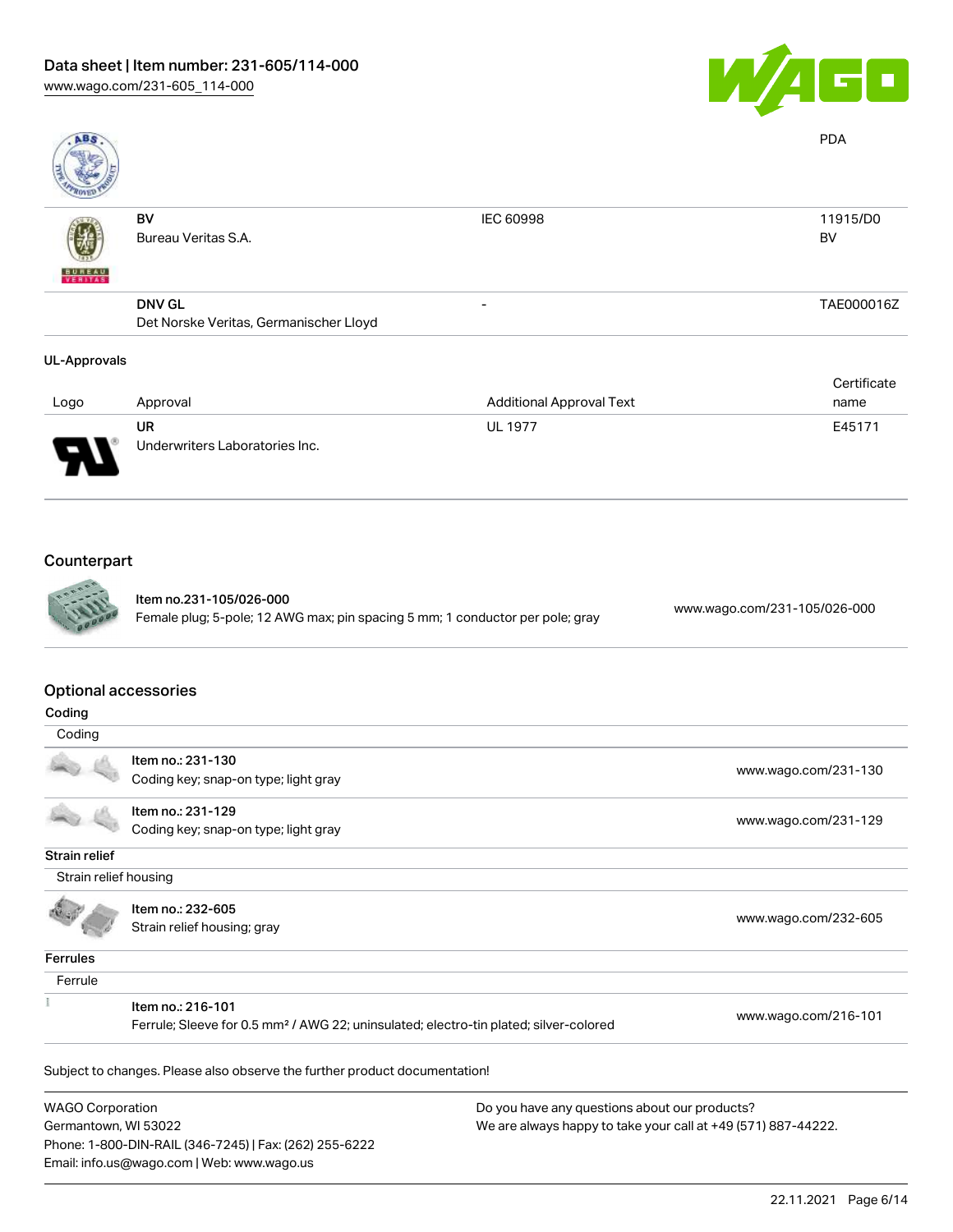# Data sheet | Item number: 231-605/114-000

[www.wago.com/231-605\\_114-000](http://www.wago.com/231-605_114-000)



|               | Item no.: 216-104<br>Ferrule; Sleeve for 1.5 mm <sup>2</sup> / AWG 16; uninsulated; electro-tin plated; silver-colored                                                             | www.wago.com/216-104 |
|---------------|------------------------------------------------------------------------------------------------------------------------------------------------------------------------------------|----------------------|
|               | Item no.: 216-106<br>Ferrule; Sleeve for 2.5 mm <sup>2</sup> / AWG 14; uninsulated; electro-tin plated; silver-colored                                                             | www.wago.com/216-106 |
|               | Item no.: 216-102<br>Ferrule; Sleeve for 0.75 mm <sup>2</sup> / AWG 20; uninsulated; electro-tin plated; silver-colored                                                            | www.wago.com/216-102 |
|               | Item no.: 216-103<br>Ferrule; Sleeve for 1 mm <sup>2</sup> / AWG 18; uninsulated; electro-tin plated                                                                               | www.wago.com/216-103 |
|               | Item no.: 216-123<br>Ferrule; Sleeve for 1 mm <sup>2</sup> / AWG 18; uninsulated; electro-tin plated; silver-colored                                                               | www.wago.com/216-123 |
|               | Item no.: 216-122<br>Ferrule; Sleeve for 0.75 mm <sup>2</sup> / AWG 20; uninsulated; electro-tin plated; silver-colored                                                            | www.wago.com/216-122 |
| I.            | Item no.: 216-124<br>Ferrule; Sleeve for 1.5 mm <sup>2</sup> / AWG 16; uninsulated; electro-tin plated                                                                             | www.wago.com/216-124 |
|               | Item no.: 216-142<br>Ferrule; Sleeve for 0.75 mm <sup>2</sup> / 18 AWG; uninsulated; electro-tin plated; electrolytic copper; gastight<br>crimped; acc. to DIN 46228, Part 1/08.92 | www.wago.com/216-142 |
|               | Item no.: 216-132<br>Ferrule; Sleeve for 0.34 mm <sup>2</sup> / AWG 24; uninsulated; electro-tin plated                                                                            | www.wago.com/216-132 |
| $\frac{1}{3}$ | Item no.: 216-121<br>Ferrule; Sleeve for 0.5 mm <sup>2</sup> / AWG 22; uninsulated; electro-tin plated; silver-colored                                                             | www.wago.com/216-121 |
|               | Item no.: 216-143<br>Ferrule; Sleeve for 1 mm <sup>2</sup> / AWG 18; uninsulated; electro-tin plated; electrolytic copper; gastight<br>crimped; acc. to DIN 46228, Part 1/08.92    | www.wago.com/216-143 |
|               | Item no.: 216-131<br>Ferrule; Sleeve for 0.25 mm <sup>2</sup> / AWG 24; uninsulated; electro-tin plated; silver-colored                                                            | www.wago.com/216-131 |
|               | Item no.: 216-141<br>Ferrule; Sleeve for 0.5 mm <sup>2</sup> / 20 AWG; uninsulated; electro-tin plated; electrolytic copper; gastight<br>crimped; acc. to DIN 46228, Part 1/08.92  | www.wago.com/216-141 |
|               | Item no.: 216-152<br>Ferrule; Sleeve for 0.34 mm <sup>2</sup> / AWG 24; uninsulated; electro-tin plated                                                                            | www.wago.com/216-152 |
|               | Item no.: 216-203<br>Ferrule; Sleeve for 1 mm <sup>2</sup> / AWG 18; insulated; electro-tin plated; red                                                                            | www.wago.com/216-203 |
|               | Item no.: 216-202<br>Ferrule; Sleeve for 0.75 mm <sup>2</sup> / 18 AWG; insulated; electro-tin plated; gray                                                                        | www.wago.com/216-202 |
|               | Item no.: 216-151<br>Ferrule; Sleeve for 0.25 mm <sup>2</sup> / AWG 24; uninsulated; electro-tin plated                                                                            | www.wago.com/216-151 |
| 1             | Item no.: 216-204<br>Ferrule; Sleeve for 1.5 mm <sup>2</sup> / AWG 16; insulated; electro-tin plated; black                                                                        | www.wago.com/216-204 |

WAGO Corporation Germantown, WI 53022 Phone: 1-800-DIN-RAIL (346-7245) | Fax: (262) 255-6222 Email: info.us@wago.com | Web: www.wago.us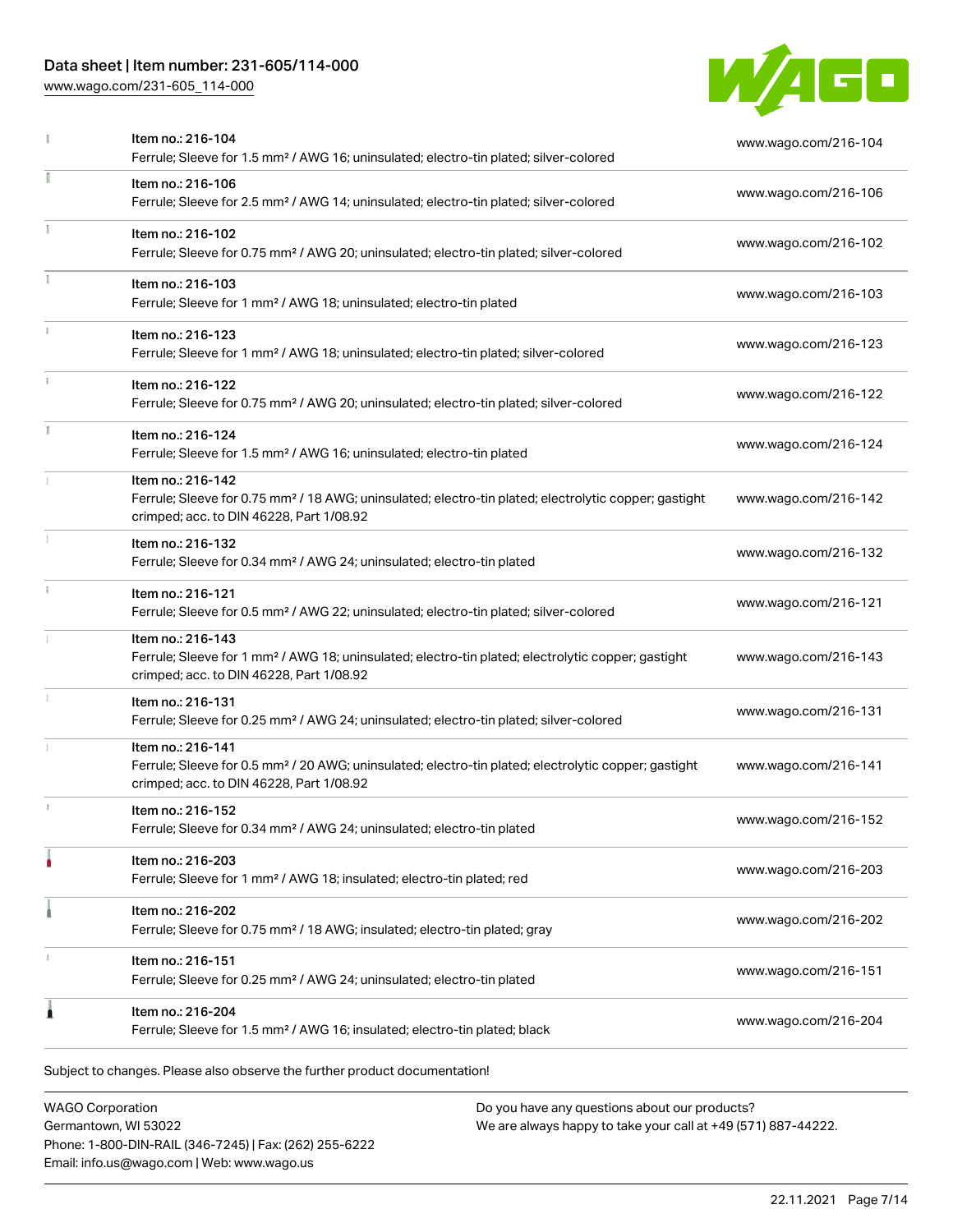### Data sheet | Item number: 231-605/114-000

[www.wago.com/231-605\\_114-000](http://www.wago.com/231-605_114-000)



| <b>WAGO Corporation</b><br>Do you have any questions about our products? |                                                                                                                                                                                                         |                      |
|--------------------------------------------------------------------------|---------------------------------------------------------------------------------------------------------------------------------------------------------------------------------------------------------|----------------------|
|                                                                          | Subject to changes. Please also observe the further product documentation!                                                                                                                              |                      |
|                                                                          | Item no.: 216-322<br>Ferrule; Sleeve for 0.34 mm <sup>2</sup> / 22 AWG; insulated; electro-tin plated; green                                                                                            | www.wago.com/216-322 |
|                                                                          | Item no.: 216-321<br>Ferrule; Sleeve for 0.25 mm <sup>2</sup> / AWG 24; insulated; electro-tin plated; yellow                                                                                           | www.wago.com/216-321 |
|                                                                          | Item no.: 216-301<br>Ferrule; Sleeve for 0.25 mm <sup>2</sup> / AWG 24; insulated; electro-tin plated; yellow                                                                                           | www.wago.com/216-301 |
|                                                                          | Item no.: 216-262<br>Ferrule; Sleeve for 0.75 mm <sup>2</sup> / 18 AWG; insulated; electro-tin plated; electrolytic copper; gastight<br>crimped; acc. to DIN 46228, Part 4/09.90; gray                  | www.wago.com/216-262 |
|                                                                          | Item no.: 216-284<br>Ferrule; Sleeve for 1.5 mm <sup>2</sup> / AWG 16; insulated; electro-tin plated; electrolytic copper; gastight<br>crimped; acc. to DIN 46228, Part 4/09.90; black                  | www.wago.com/216-284 |
| 1                                                                        | Item no.: 216-264<br>Ferrule; Sleeve for 1.5 mm <sup>2</sup> / AWG 16; insulated; electro-tin plated; electrolytic copper; gastight<br>crimped; acc. to DIN 46228, Part 4/09.90; black                  | www.wago.com/216-264 |
|                                                                          | Item no.: 216-263<br>Ferrule; Sleeve for 1 mm <sup>2</sup> / AWG 18; insulated; electro-tin plated; electrolytic copper; gastight crimped; www.wago.com/216-263<br>acc. to DIN 46228, Part 4/09.90; red |                      |
| 1                                                                        | Item no.: 216-244<br>Ferrule; Sleeve for 1.5 mm <sup>2</sup> / AWG 16; insulated; electro-tin plated; electrolytic copper; gastight<br>crimped; acc. to DIN 46228, Part 4/09.90; black                  | www.wago.com/216-244 |
|                                                                          | Item no.: 216-243<br>Ferrule; Sleeve for 1 mm <sup>2</sup> / AWG 18; insulated; electro-tin plated; electrolytic copper; gastight crimped; www.wago.com/216-243<br>acc. to DIN 46228, Part 4/09.90; red |                      |
| Ă                                                                        | Item no.: 216-224<br>Ferrule; Sleeve for 1.5 mm <sup>2</sup> / AWG 16; insulated; electro-tin plated; black                                                                                             | www.wago.com/216-224 |
|                                                                          | Item no.: 216-221<br>Ferrule; Sleeve for 0.5 mm <sup>2</sup> / 20 AWG; insulated; electro-tin plated; white                                                                                             | www.wago.com/216-221 |
|                                                                          | Item no.: 216-222<br>Ferrule; Sleeve for 0.75 mm <sup>2</sup> / 18 AWG; insulated; electro-tin plated; gray                                                                                             | www.wago.com/216-222 |
|                                                                          | Item no.: 216-242<br>Ferrule; Sleeve for 0.75 mm <sup>2</sup> / 18 AWG; insulated; electro-tin plated; electrolytic copper; gastight<br>crimped; acc. to DIN 46228, Part 4/09.90; gray                  | www.wago.com/216-242 |
|                                                                          | Item no.: 216-241<br>Ferrule; Sleeve for 0.5 mm <sup>2</sup> / 20 AWG; insulated; electro-tin plated; electrolytic copper; gastight<br>crimped; acc. to DIN 46228, Part 4/09.90; white                  | www.wago.com/216-241 |
|                                                                          | Item no.: 216-223<br>Ferrule; Sleeve for 1 mm <sup>2</sup> / AWG 18; insulated; electro-tin plated; red                                                                                                 | www.wago.com/216-223 |
|                                                                          | Item no.: 216-201<br>Ferrule; Sleeve for 0.5 mm <sup>2</sup> / 20 AWG; insulated; electro-tin plated; white                                                                                             | www.wago.com/216-201 |
|                                                                          | Item no.: 216-144<br>Ferrule; Sleeve for 1.5 mm <sup>2</sup> / AWG 16; uninsulated; electro-tin plated; electrolytic copper; gastight<br>crimped; acc. to DIN 46228, Part 1/08.92; silver-colored       | www.wago.com/216-144 |

Germantown, WI 53022 Phone: 1-800-DIN-RAIL (346-7245) | Fax: (262) 255-6222 Email: info.us@wago.com | Web: www.wago.us

 $\overline{\phantom{\alpha}}$  any questions about o We are always happy to take your call at +49 (571) 887-44222.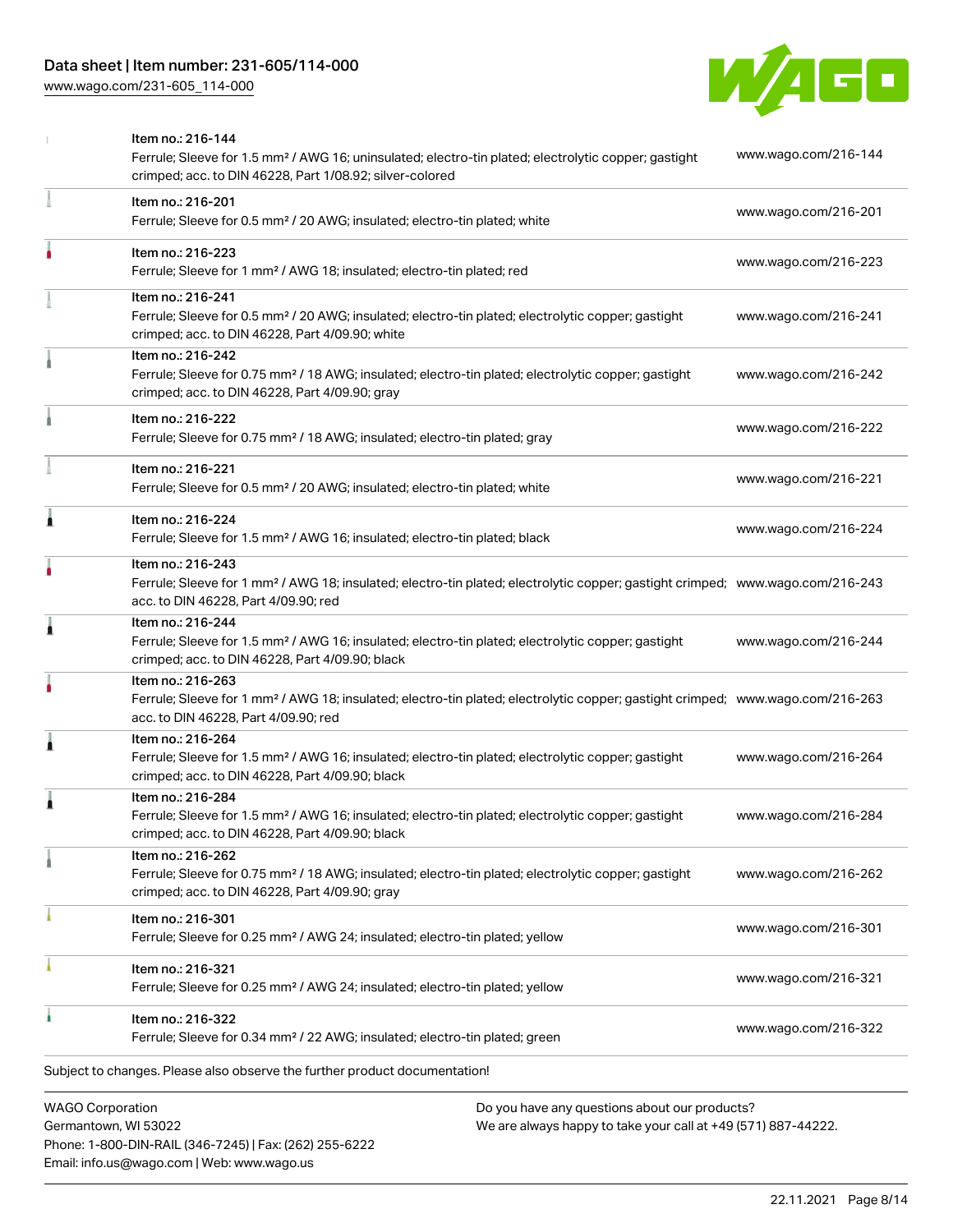[www.wago.com/231-605\\_114-000](http://www.wago.com/231-605_114-000)



|                | Item no.: 216-302<br>Ferrule; Sleeve for 0.34 mm <sup>2</sup> / 22 AWG; insulated; electro-tin plated; light turquoise | www.wago.com/216-302 |
|----------------|------------------------------------------------------------------------------------------------------------------------|----------------------|
| Cover          |                                                                                                                        |                      |
| Cover          |                                                                                                                        |                      |
|                | Item no.: 231-668<br>Lockout caps; for covering unused clamping units; gray                                            | www.wago.com/231-668 |
| Tools          |                                                                                                                        |                      |
| Operating tool |                                                                                                                        |                      |
|                | Item no.: 209-130<br>Operating tool; suitable for 264, 280 and 281 Series; 1-way; of insulating material; white        | www.wago.com/209-130 |
|                | Item no.: 209-132<br>Operating tool; for connecting comb-style jumper bar; 2-way; of insulating material               | www.wago.com/209-132 |
|                | Item no.: 231-159<br>Operating tool; natural                                                                           | www.wago.com/231-159 |
|                | Item no.: 210-250<br>Operating tool; for MCS MINI & MIDI with CAGE CLAMP® connection; red                              | www.wago.com/210-250 |
|                | Item no.: 231-231<br>Combination operating tool; red                                                                   | www.wago.com/231-231 |
|                | Item no.: 210-657<br>Operating tool; Blade: 3.5 x 0.5 mm; with a partially insulated shaft; short; multicoloured       | www.wago.com/210-657 |
|                | Item no.: 210-720<br>Operating tool; Blade: 3.5 x 0.5 mm; with a partially insulated shaft; multicoloured              | www.wago.com/210-720 |
|                | Item no.: 231-131<br>Operating tool; made of insulating material; 1-way; loose; white                                  | www.wago.com/231-131 |
|                | Item no.: 231-291<br>Operating tool; made of insulating material; 1-way; loose; red                                    | www.wago.com/231-291 |
|                | Item no.: 280-432<br>Operating tool; made of insulating material; 2-way; white                                         | www.wago.com/280-432 |
|                | Item no.: 280-434<br>Operating tool; made of insulating material; 4-way                                                | www.wago.com/280-434 |
|                | Item no.: 280-437<br>Operating tool; made of insulating material; 7-way                                                | www.wago.com/280-437 |
|                | Item no.: 280-440<br>Operating tool; made of insulating material; 10-way                                               | www.wago.com/280-440 |

Subject to changes. Please also observe the further product documentation!

WAGO Corporation Germantown, WI 53022 Phone: 1-800-DIN-RAIL (346-7245) | Fax: (262) 255-6222 Email: info.us@wago.com | Web: www.wago.us Do you have any questions about our products? We are always happy to take your call at +49 (571) 887-44222.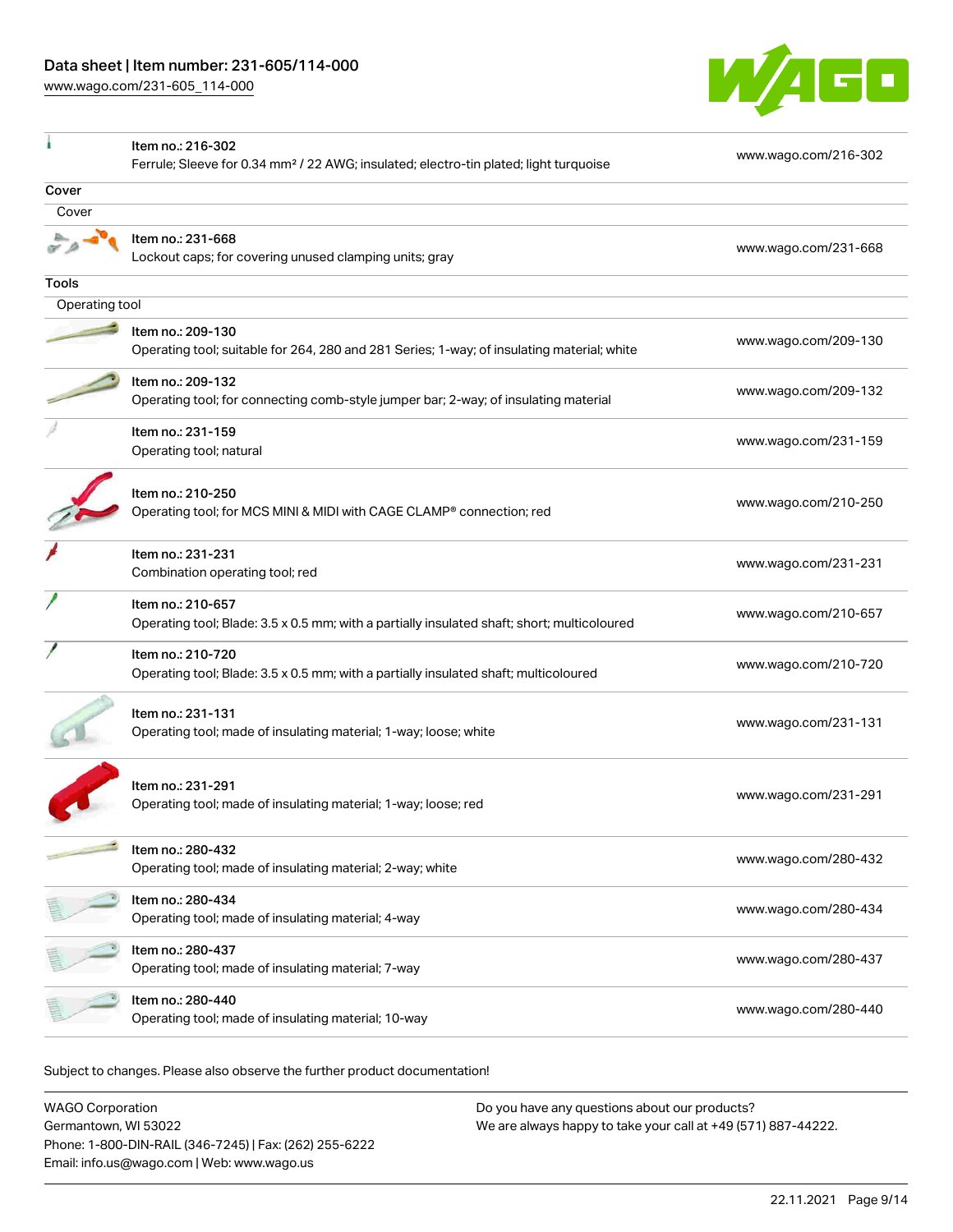# Data sheet | Item number: 231-605/114-000

[www.wago.com/231-605\\_114-000](http://www.wago.com/231-605_114-000)



|                  | Item no.: 280-435<br>Operating tool; made of insulating material; 5-way; gray                   | www.wago.com/280-435 |
|------------------|-------------------------------------------------------------------------------------------------|----------------------|
|                  | Item no.: 280-436<br>Operating tool; made of insulating material; 6-way                         | www.wago.com/280-436 |
|                  | Item no.: 280-438<br>Operating tool; made of insulating material; 8-way                         | www.wago.com/280-438 |
|                  | Item no.: 280-433<br>Operating tool; made of insulating material; 3-way                         | www.wago.com/280-433 |
| nsulations stops |                                                                                                 |                      |
| Insulation stop  |                                                                                                 |                      |
|                  | Item no.: 231-672<br>Insulation stop; 0.75 - 1 mm <sup>2</sup> ; dark gray                      | www.wago.com/231-672 |
|                  | Item no.: 231-670<br>Insulation stop; 0.08-0.2 mm <sup>2</sup> / 0.2 mm <sup>2</sup> "s"; white | www.wago.com/231-670 |
| <b>ALLER</b>     | Item no.: 231-671<br>Insulation stop; 0.25 - 0.5 mm <sup>2</sup> ; light gray                   | www.wago.com/231-671 |
| Jumpers          |                                                                                                 |                      |
| Jumper           |                                                                                                 |                      |
|                  | Item no.: 231-905<br>Jumper; for conductor entry; 5-way; insulated; gray                        | www.wago.com/231-905 |
|                  | Item no.: 231-903<br>Jumper; for conductor entry; 3-way; insulated; gray                        | www.wago.com/231-903 |
|                  | Item no.: 231-907<br>Jumper; for conductor entry; 7-way; insulated; gray                        | www.wago.com/231-907 |
|                  | Item no.: 231-910<br>Jumper; for conductor entry; 10-way; insulated; gray                       | www.wago.com/231-910 |
|                  | Item no.: 231-902<br>Jumper; for conductor entry; 2-way; insulated; gray                        | www.wago.com/231-902 |

# Downloads Documentation

#### Additional Information

Subject to changes. Please also observe the further product documentation!

WAGO Corporation Germantown, WI 53022 Phone: 1-800-DIN-RAIL (346-7245) | Fax: (262) 255-6222 Email: info.us@wago.com | Web: www.wago.us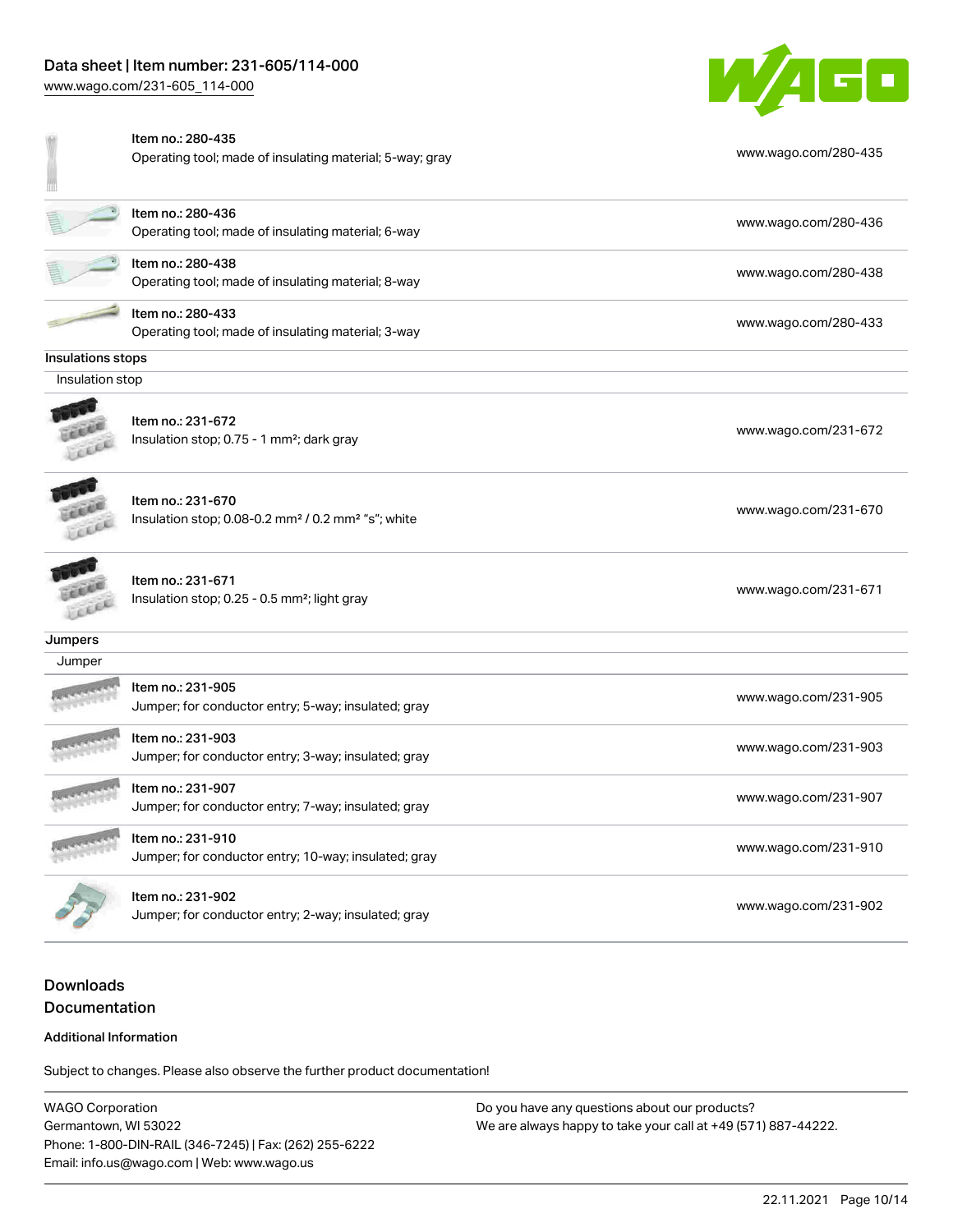

| Technical explanations                                                                                                                  | 2019 Apr 3 | pdf<br>2.0 MB | Download |
|-----------------------------------------------------------------------------------------------------------------------------------------|------------|---------------|----------|
|                                                                                                                                         |            |               |          |
| <b>CAD files</b>                                                                                                                        |            |               |          |
| CAE data                                                                                                                                |            |               |          |
| ZUKEN Portal 231-605/114-000                                                                                                            |            | <b>URL</b>    | Download |
| CAD data                                                                                                                                |            |               |          |
| 2D/3D Models 231-605/114-000                                                                                                            |            | <b>URL</b>    | Download |
| <b>Environmental Product Compliance</b>                                                                                                 |            |               |          |
| <b>Compliance Search</b>                                                                                                                |            |               |          |
| Environmental Product Compliance 231-605/114-000                                                                                        |            | <b>URL</b>    | Download |
| 1-conductor male connector; CAGE CLAMP®; 2.5 mm <sup>2</sup> ; Pin spacing 5 mm; 5-pole;<br>Snap-in flange; 2,50 mm <sup>2</sup> ; gray |            |               |          |

### Installation Notes

#### Application

Male connector, with snap-in flanges, for feedthrough applications, for 0.5 … 2.5 mm plate thickness

Subject to changes. Please also observe the further product documentation!

WAGO Corporation Germantown, WI 53022 Phone: 1-800-DIN-RAIL (346-7245) | Fax: (262) 255-6222 Email: info.us@wago.com | Web: www.wago.us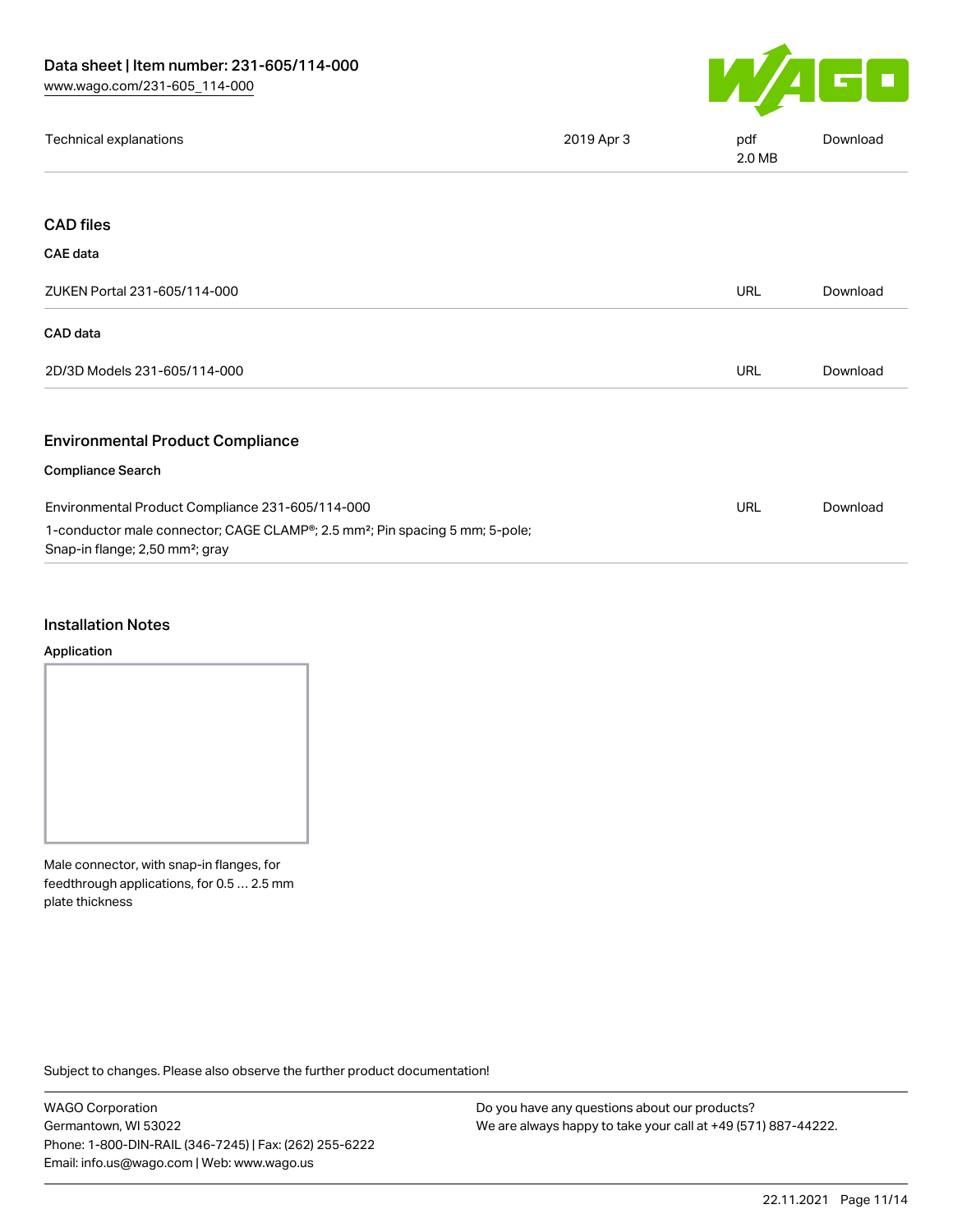



Inserting a conductor via 3.5 mm screwdriver – CAGE CLAMP® actuation parallel to conductor entry.



Inserting a conductor via 3.5 mm screwdriver – CAGE CLAMP® actuation perpendicular to conductor entry.



Inserting a conductor into CAGE CLAMP® unit via operating lever (231-291).



Inserting a conductor via operating tool.

#### Coding



Coding a male header – fitting coding key(s).

Subject to changes. Please also observe the further product documentation!

WAGO Corporation Germantown, WI 53022 Phone: 1-800-DIN-RAIL (346-7245) | Fax: (262) 255-6222 Email: info.us@wago.com | Web: www.wago.us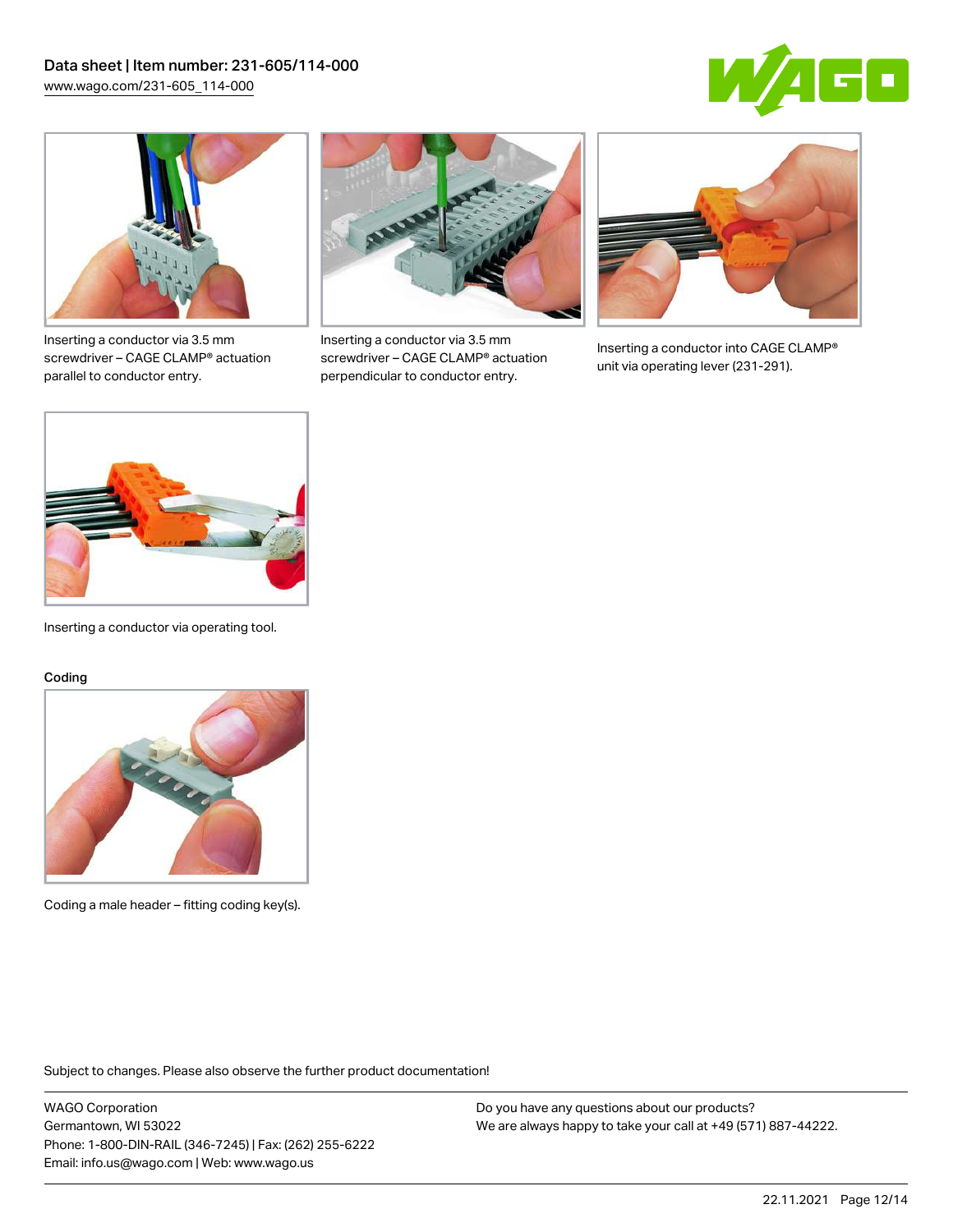



Testing – female connector with CAGE CLAMP®

Integrated test ports for testing perpendicular to conductor entry via 2 or 2.3 mm Ø test plug

Installation



Male connector with strain relief plate



Strain relief housing shown with a male connector equipped with CAGE CLAMP®

Marking

Subject to changes. Please also observe the further product documentation!

WAGO Corporation Germantown, WI 53022 Phone: 1-800-DIN-RAIL (346-7245) | Fax: (262) 255-6222 Email: info.us@wago.com | Web: www.wago.us